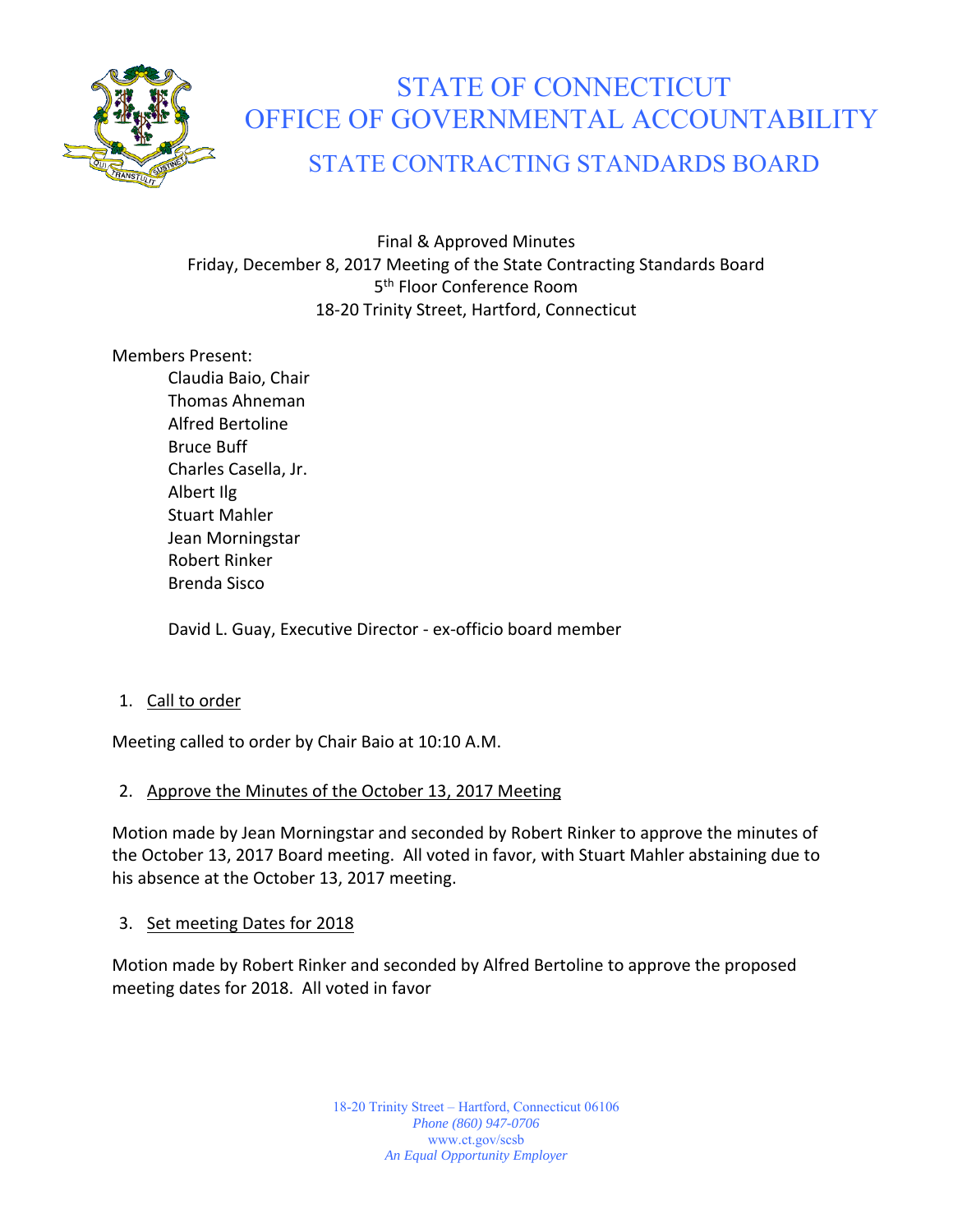4. Report from Privatization Contract Committee

Chair Baio reported the Committee will be holding a meeting immediately after this full Board meeting, with no new information to report. At the last meeting of the Privatization Contract Committee planned to present to the full Board a recommendation to endorse the first phase of the Department of Transportation proposal bringing more of the bridge safety and inspection work back in‐house. The Committee has some open questions before being able to endorse the entire plan.

# 5. Report of the Contested Solicitations and Awards Subcommittee

Subcommittee Chair Robert Rinker reported since the full Board last met the Subcommittee received and met on a contest of a solicitation regarding security systems for the State of Connecticut by the Department of Administrative Services (DAS). The basis of the contesting was the setting of specifications would limit the number who could bid on the contract. The bidder claimed that they were not certified on the products the State was seeking, thus unable to bid on the contract.

Chair Rinker reported that the Subcommittee met with the contester, The Mercury Group. The Subcommittee also met with DAS officials to discuss the specifications. DAS security is seeking uniformity of equipment to allow the movement of staff without training on new or different equipment. Chair Rinker noted that under the law DAS can set the specifications.

The Subcommittee denied the claim of the Mercury Group and made two suggestions. Suggesting that DAS more fully respond to bidder/proposer inquiries and noted to the Mercury Group that they are not prohibited from working on equipment that they are certified to work on.

Chair Baio entertained a motion made by Robert Rinker and seconded by Jean Morningstar to adjust the agenda to allow the Audits Work Group report first. All voted in favor

# 6. Work Group Reports

# a. Report from Audits Work Group

Chair Thomas Ahneman reported the Audits Work Group is compiling information from its audit questionnaire. We have results that we are also compiling and Executive Director Guay will produce a draft report. The work group intends to coordinate with the Auditors of Public Accounts on what agencies they have audited in 2017. The work group also plans on interviewing audited agencies.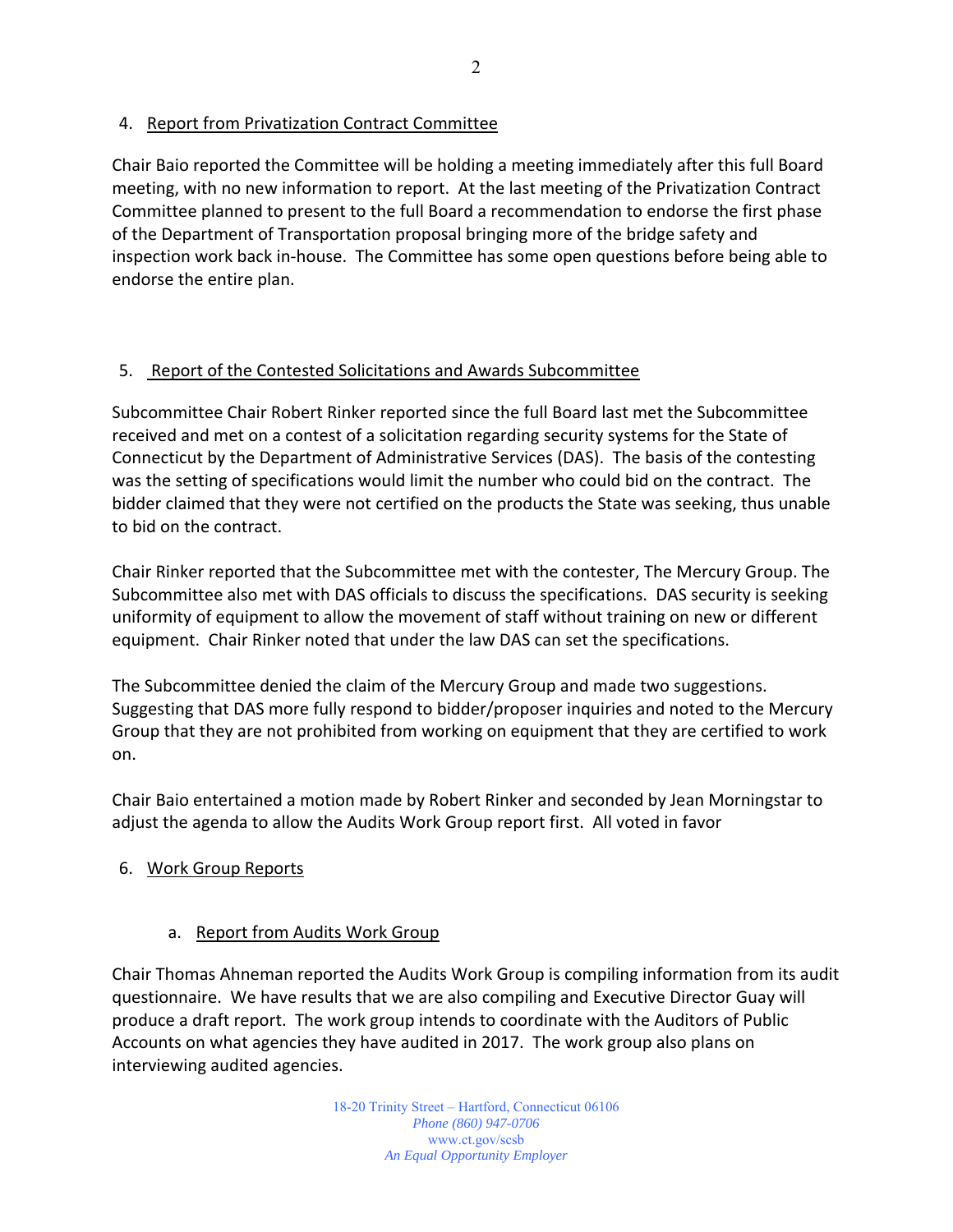The audit work group also had representatives from the State Department of Education (SDE), Kathy Demsey, SDE Chief Financial Officer and Peter Haberlandt, SDE Chief of Legal Services in for an interview concerning the State Technical High Schools and the Pita Group. SDE will send Committee the changes they have already implemented based upon the investigation as of today. SDE expects to conclude their internal investigation by early spring 2018 at which time the work group hopes to have them in for a follow‐up discussion.

# a. Report from Data Analysis Work Group

Chair Alfred Bertoline and Bruce Buff of the Data Analysis Work Group presented the work group's report, a Study of Competitive Bidding Practices Findings and Recommendations.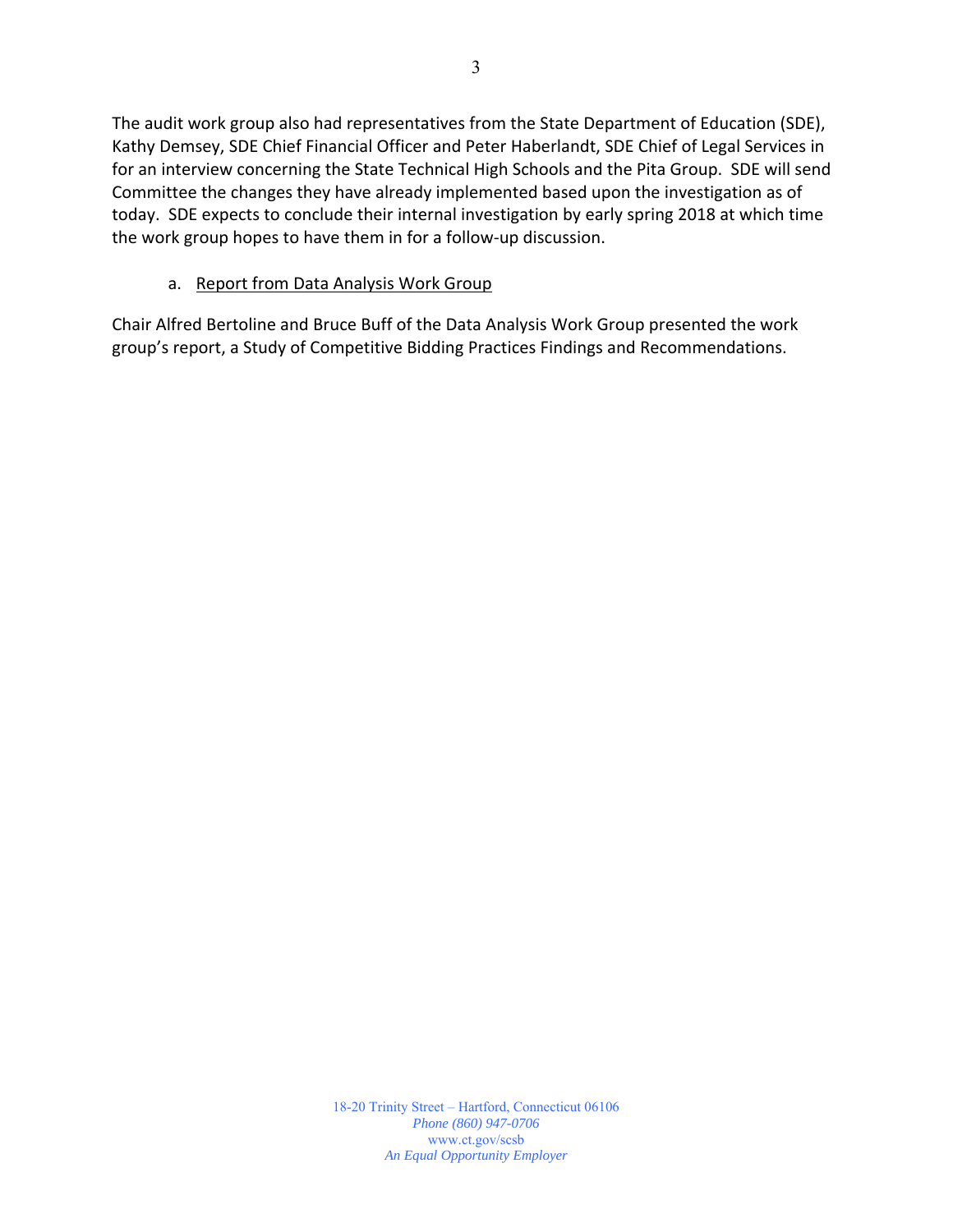Thomas Ahneman asked if a dollar value threshold is contemplated for all contracts to be bid. Mr. Bertoline responded that he does not, but expects to Board to develop this standard.

Charles Casella asked if a list of the top contracts with terms longer than forty years. Mr. Buff responded that it will be provided.

Mr. Casella also asked if the Work Group had identified those contracts that proprietary or patent right restrictions. Mr. Buff responded that the data on contracts with proprietary or patent right restrictions was not collected.

Mr. Buff explained the methodology of the research at the urging of Chair Baio. Mr. Buff explained they picked fifty no-bid contracts. Mr. Bertoline added that they chose twenty high dollar contracts and the rest were chosen at random.

Brenda Sisco inquired whether the group had found standards for the application of a no bid waiver. Mr. Bertoline responded with the proprietary or patent right restrictions and other unique reasons frequently cited.

Ms. Sisco asked if there really was a contract with a 108 year term. Mr. Buff responded that it is for financial services. Mr. Casella commented that he thought contracts were limited to four years. Mr. Buff responded that he did not see any limitation other than common sense indicates you wouldn't have a contract for more than three to five years.

Stuart Mahler questioned the appropriateness of the recommendation for an in‐house agency contract advocate to ensure competition and expressed that individual's role would be very difficult. Mr. Buff responded that the recommendation is modeled on the federal government in the 1984 Competition Contracting Act.

Mr. Rinker expressed his appreciation for the exhaustive work of the Data Analysis Work Group. Mr. Rinker asked if the Work Group found what the average life of a contract is and whether there was a difference between those bid and those not. Mr. Buff responded that the group did not distinguish between the two.

Mr. Rinker noted that only six contractors responded to the survey request. Mr. Bertoline responded that the Board has a mechanism to get continual feedback through the Contractor Advisory Panel. Mr. Rinker offered that maybe a recommendation that agencies start with a Request for Information (RFI), allowing for a more prepared Request for Proposal (RFP). Mr. Buff added another way would be to require bidder conferences.

Mr. Rinker raised a question about the Department of Administrative Services approved list of contractors. Erin Choquette of the Department of Administrative Services was invited to respond. Her response is there is no such list, but DAS does have prequalified contractors in the construction area.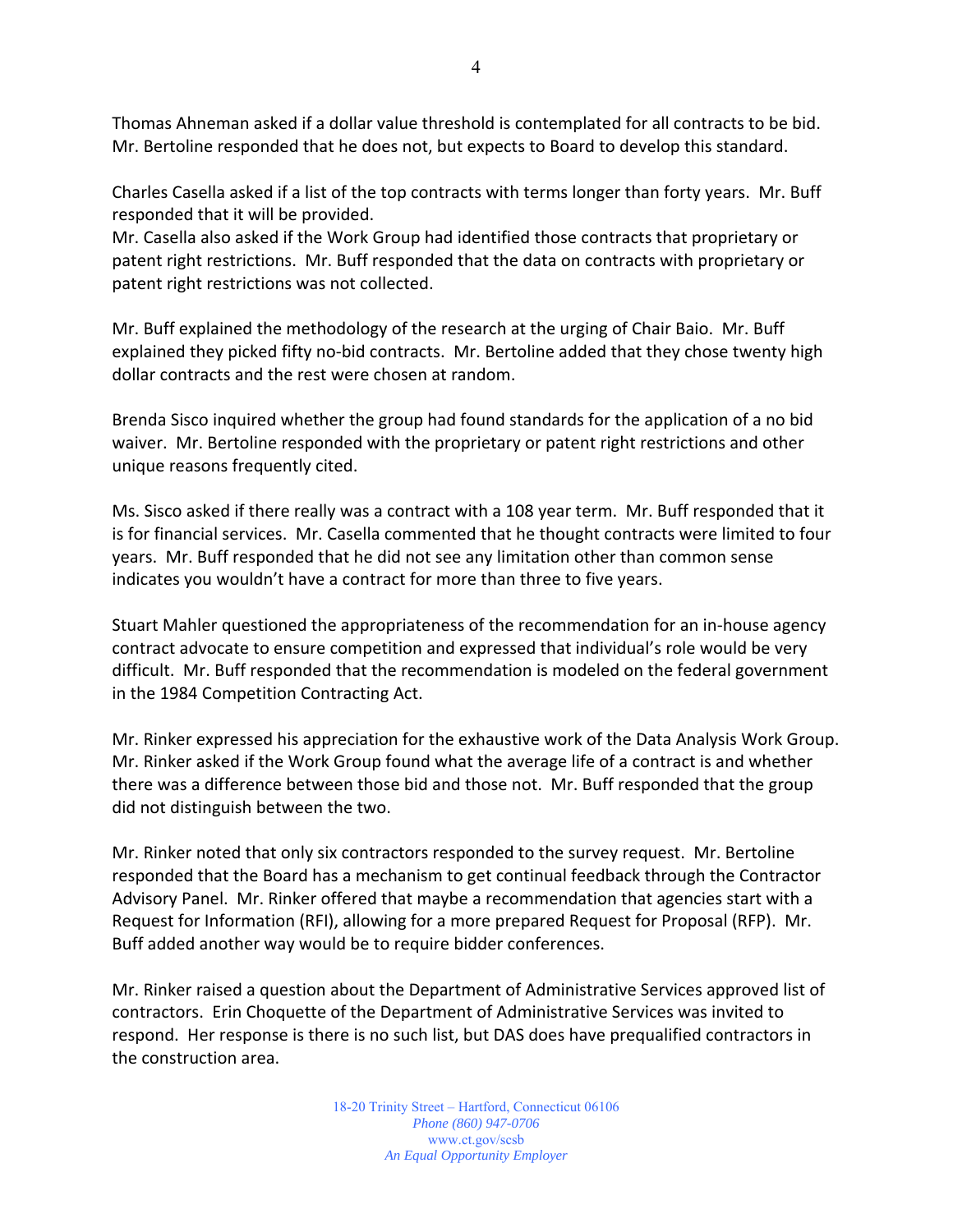Albert Ilg raised questions about the 108 year term contract, asking who and what for. Mr. Buff responded Bank of America for financial services. Mr. Ilg questioned why you would have a 108 year contract. Mr. Buff responded that is a good question.

Mr. Rinker questioned where we go from here. Mr. Bertoline suggested that if the Board approves the report than to think about how we organize and approach the next step.

Mr. Ilg offered that the work group felt strongly about the vendor advisory panel. Executive Director Guay at the urging of Chair Baio outlined the appointing authority for the panel

**Sec. 4e‐9. Vendor and Citizen Advisory Panel. Established. Duties.** (a) There shall be a Vendor and Citizen Advisory Panel comprised of fifteen members appointed as follows: Three members by the Governor, two members by each of the following: The speaker of the House of Representatives, the majority and minority leaders of the House of Representatives, the president pro tempore of the Senate and the majority and minority leaders of the Senate. No more than six vendors with state procurement experience shall be on the panel and the remaining members shall have demonstrated sufficient knowledge by education, training or experience in one or more of the following areas: (1) Government procurement; (2) contract negotiation, drafting and management; (3) contract risk assessment; (4) preparing requests for proposals, invitations to bid and other procurement solicitations; (5) evaluating proposals, bids and quotations; (6) real property transactions; (7) business insurance and bonding; (8) the state code of ethics; (9) federal and state statutes, policies and regulations; (10) outsourcing and privatization proposal analysis; (11) governmental taxation and finance; (12) small and minority business enterprise development; (13) collective bargaining; and (14) human services, provided such education, training or experience shall have been acquired over not less than a continuous five‐year period and within the ten‐year period preceding such appointment. The chairperson of the panel shall be the Chief Procurement Officer, who shall be an ex‐officio member. (b) The panel shall make recommendations to the board regarding best practices in state procurement processes and project management as well as other issues pertaining to stakeholders in the system.

(Sept. Sp. Sess. P.A. 07‐1, S. 9.)

History: Sept. Sp. Sess. P.A. 07‐1 effective January 1, 2009.

Jean Morningstar proposed that the Data Analysis Work Group should meet with Legislative Leaders and present the preliminary report, noting that the report is a very compelling first step.

Mr. Rinker asked about the contracting for proprietary software, and asked if the Work Group had run into any of that. Mr. Rinker offered that this refers to the inability for knowledge transfer to state employees.

Chair Baio summarized that the study is a high level survey to identify issues and not to drill down deeply.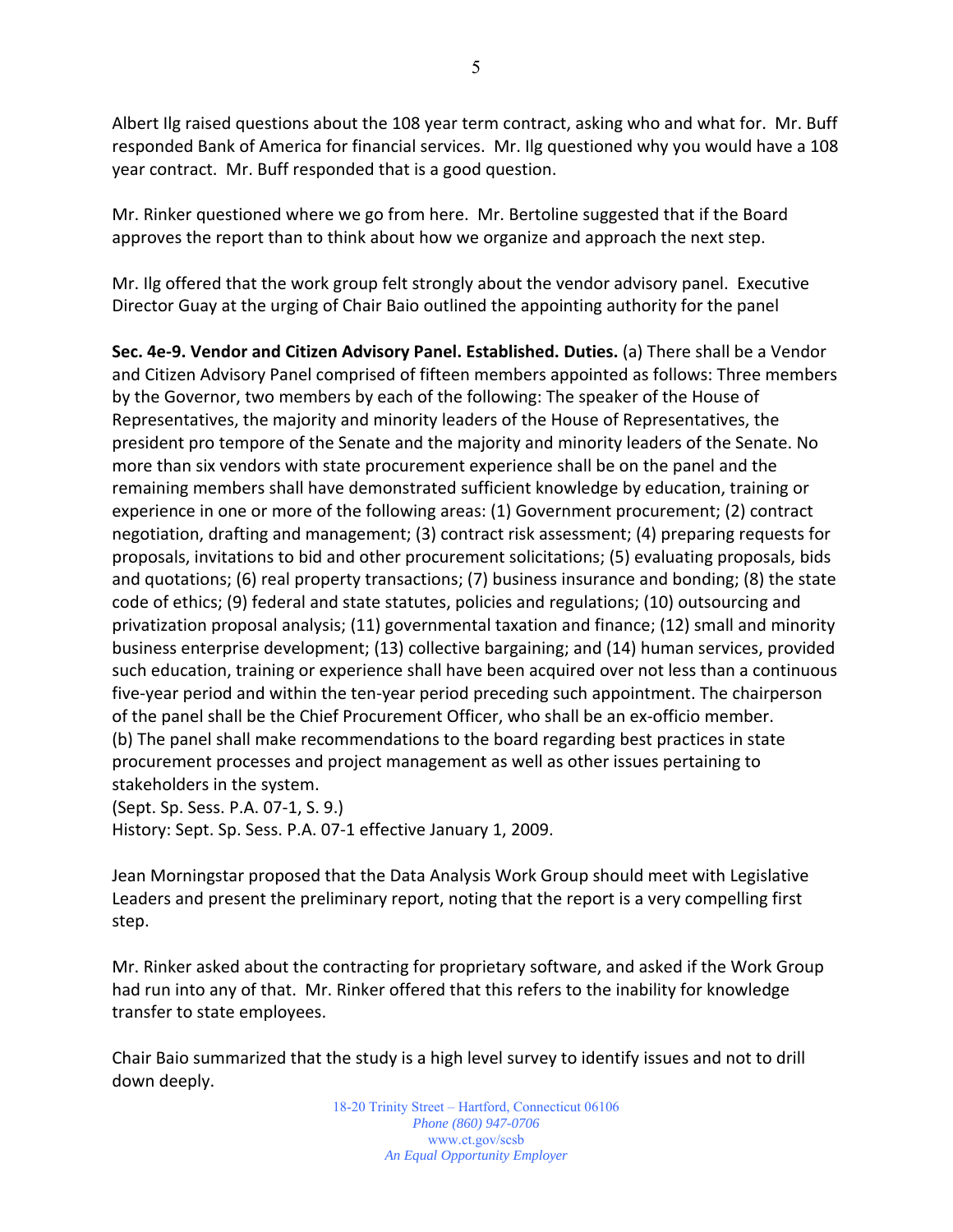Ms. Sisco expressed concerns that the Board is clear on what the study is about and what it is not about.

Mr. Bertoline explained that this study is an overview of what are the issues and it will be up to the Board to decide what to further study or more deeply study.

Mr. Ahneman asked how the Work Group arrived at the savings figure \$170‐260 million. Mr. Bertoline responded that besides the available literature, the figure is arrived at from his personal experience as a C.P.A. and auditor and financial consultant for over 35 years knowing what competition can bring to pricing structure. Mr. Bertoline noted that he believed the numbers are conservative. Mr. Buff added that competition does wonderful things for pricing, with the question being how much you are going to save, with the answer being depends on what you are buying. Mr. Buff further explained that they took a cross section of contracts and based upon both Mr. Bertoline's thirty‐five years as a C.P.A and Mr. Buff's over forty years in procurement our opinion is \$170‐260 million.

Mr. Bertoline summarized that the potential for savings are huge.

Mr. Rinker reminded the Board that the study is also excluding the DAS master contracts and construction contracts.

Chair Baio suggested that this study be placed as a major component on the agenda of our next meeting, allowing members an opportunity to digest and synthesize the report and return with more questions and comments.

Ms. Sisco suggested the work group meet with representatives of the Office of Policy and Management (OPM) to go over the report.

Mr. Bertoline suggested before meeting with OPM the Board should set some parameters on what it is going to do next.

Chair Baio summarized that meeting with OPM and DAS will be something the Work Group will arrange and that Board members should review the report and return in January to further discuss.

#### 7. Other business

No other business raised.

#### 8. Public Comment